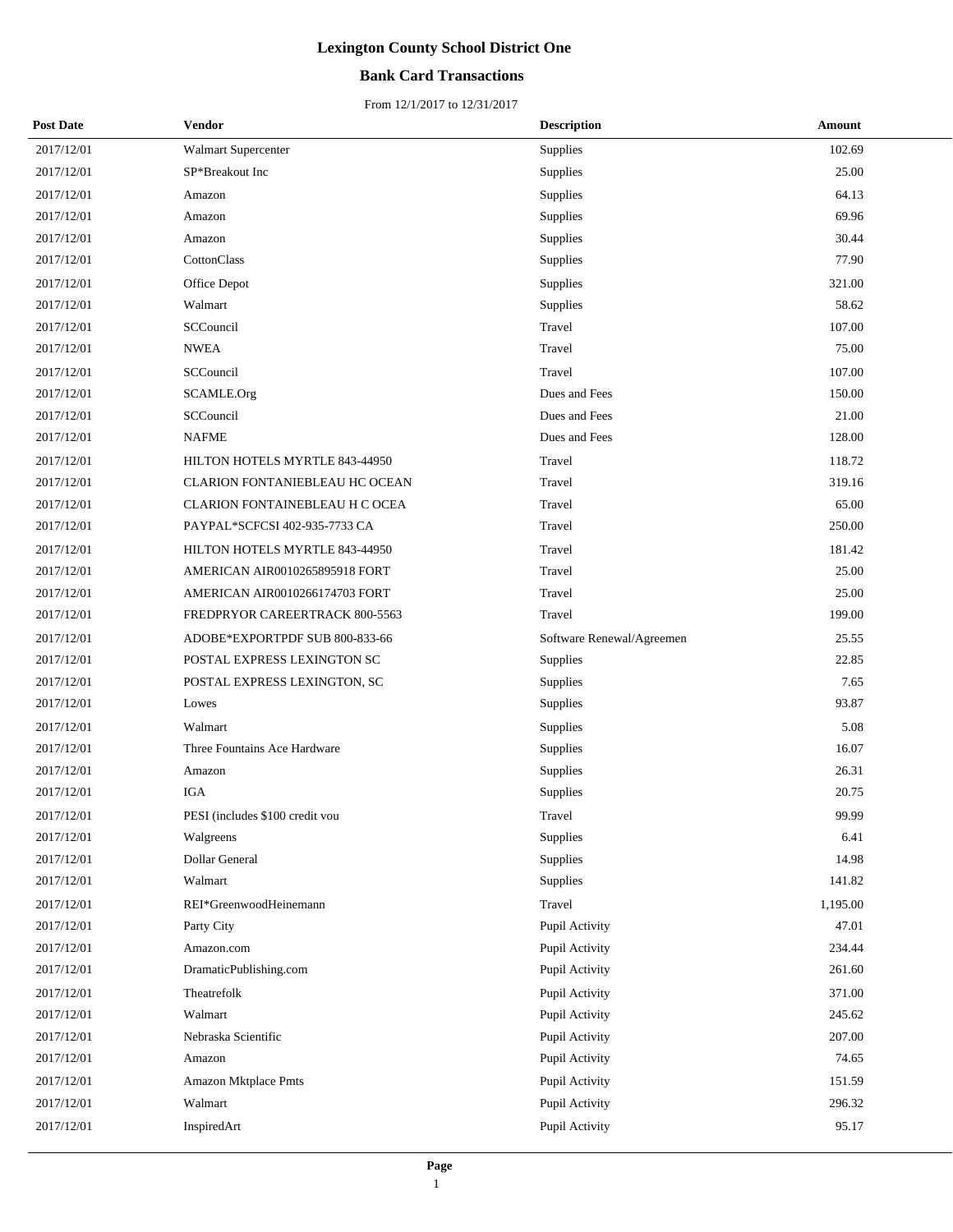## **Bank Card Transactions**

| <b>Post Date</b> | <b>Vendor</b>                  | <b>Description</b>         | Amount |
|------------------|--------------------------------|----------------------------|--------|
| 2017/12/01       | <b>Trophy Depot</b>            | Pupil Activity             | 39.63  |
| 2017/12/01       | Target                         | Pupil Activity             | 236.29 |
| 2017/12/01       | Bi-Lo                          | Pupil Activity             | 73.83  |
| 2017/12/01       | Walmart                        | Pupil Activity             | 40.69  |
| 2017/12/04       | Scholastic Canada              | Supplies-Immersion         | 37.77  |
| 2017/12/04       | Computer Design Consulting Ser | Printing and Binding       | 144.45 |
| 2017/12/04       | Teachers Pay Teachers          | Supplies-Immersion         | 70.00  |
| 2017/12/04       | <b>IXL</b> Learning            | Software Renewal/Agreemen  | 249.00 |
| 2017/12/04       | <b>USPS</b>                    | Supplies                   | 6.59   |
| 2017/12/04       | amazon                         | Supplies                   | 149.76 |
| 2017/12/04       | apple store                    | Supplies                   | 85.55  |
| 2017/12/04       | Office Depot                   | Supplies                   | 48.13  |
| 2017/12/04       | <b>USPostal</b> service        | Supplies                   | 3.00   |
| 2017/12/04       | apple store                    | Supplies                   | 160.45 |
| 2017/12/04       | Foreign Transaction Fee        | Supplies-Immersion         | 1.94   |
| 2017/12/04       | Scholastic Canada              | Supplies-Immersion         | 26.75  |
| 2017/12/04       | Office Depot                   | Supplies                   | 75.35  |
| 2017/12/04       | Office Depot                   | Supplies                   | 297.01 |
| 2017/12/04       | Amazon                         | <b>Technology Supplies</b> | 30.48  |
| 2017/12/04       | Walmart                        | Supplies                   | 109.28 |
| 2017/12/04       | Walmart                        | Supplies                   | 4.22   |
| 2017/12/04       | <b>Family First</b>            | Supplies                   | 112.50 |
| 2017/12/04       | <b>JW</b> Pepper               | Supplies                   | 38.99  |
| 2017/12/04       | Amazon                         | Supplies                   | 83.43  |
| 2017/12/04       | Dollar Tree                    | Supplies                   | 31.03  |
| 2017/12/04       | Walmart                        | Supplies                   | 33.01  |
| 2017/12/04       | Oriental Trading               | Supplies                   | 78.06  |
| 2017/12/04       | Amazon                         | Supplies                   | 45.87  |
| 2017/12/04       | Amazon                         | Supplies                   | 103.00 |
| 2017/12/04       | Amazon                         | Technology Supplies        | 32.82  |
| 2017/12/04       | <b>USPS</b>                    | Supplies                   | 34.00  |
| 2017/12/04       | <b>USPS</b>                    | Supplies                   | 47.18  |
| 2017/12/04       | C ALAN PUBLICATIONS            | Supplies                   | 137.00 |
| 2017/12/04       | <b>USPS</b>                    | Supplies                   | 32.95  |
| 2017/12/04       | PRECISION ROLLER               | Supplies                   | 359.95 |
| 2017/12/04       | <b>USPS</b>                    | Supplies                   | 6.59   |
| 2017/12/04       | <b>USPS</b>                    | Supplies                   | 34.00  |
| 2017/12/04       | <b>USPS</b>                    | Supplies                   | 62.18  |
| 2017/12/04       | SHARPE BUSINESS SYSTEMS        | Supplies                   | 148.89 |
| 2017/12/04       | <b>CHEAP BATTERIES</b>         | Supplies                   | 25.99  |
| 2017/12/04       | <b>USPS</b>                    | Supplies                   | 49.00  |
| 2017/12/04       | HOME DEPOT                     | Supplies                   | 263.93 |
| 2017/12/04       | <b>USPS</b>                    | Supplies                   | 88.54  |
| 2017/12/04       | Uber                           | Travel                     | 51.88  |
| 2017/12/04       | United                         | Travel                     | 100.00 |
|                  |                                |                            |        |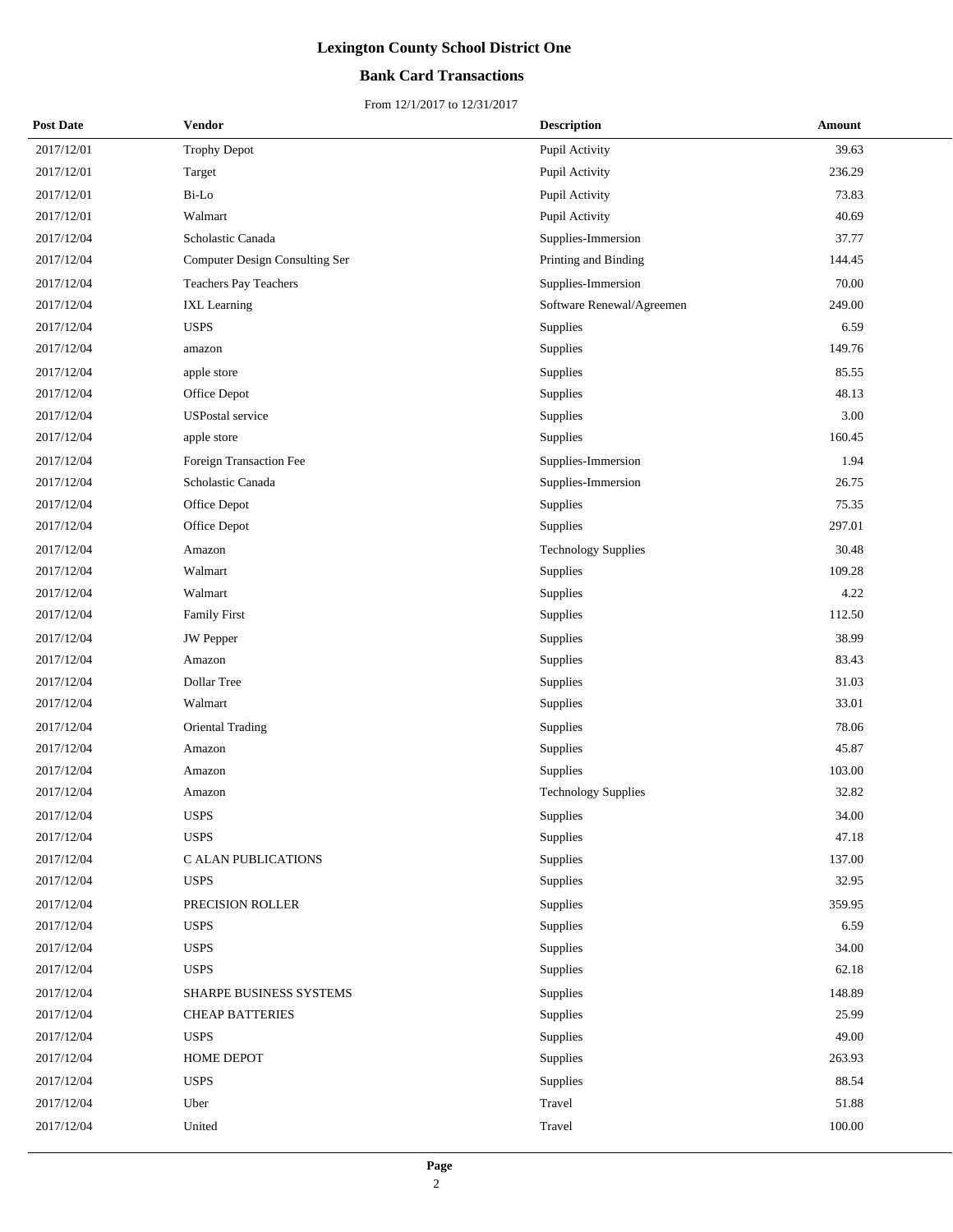## **Bank Card Transactions**

| <b>Post Date</b> | <b>Vendor</b>                  | <b>Description</b>   | Amount   |
|------------------|--------------------------------|----------------------|----------|
| 2017/12/04       | <b>Uber Service</b>            | Travel               | 7.23     |
| 2017/12/04       | United                         | Travel               | 100.00   |
| 2017/12/04       | Hilton                         | Travel               | 934.52   |
| 2017/12/04       | Hilton                         | Travel               | 934.52   |
| 2017/12/04       | Hilton                         | Travel               | 934.52   |
| 2017/12/04       | The Park Grill                 | Travel               | 76.67    |
| 2017/12/04       | Uber                           | Travel               | 7.93     |
| 2017/12/04       | Uber                           | Travel               | 8.15     |
| 2017/12/04       | Amazon                         | Supplies             | 257.70   |
| 2017/12/04       | <b>Expedition Learning</b>     | Supplies             | 135.00   |
| 2017/12/04       | Ship N Print Solutions         | Supplies             | 80.86    |
| 2017/12/04       | LOWE'S                         | Supplies             | 560.22   |
| 2017/12/04       | amazon                         | Supplies             | 25.06    |
| 2017/12/04       | Walmart                        | Supplies             | 13.28    |
| 2017/12/04       | Hobby Lobby                    | Supplies             | 34.20    |
| 2017/12/04       | <b>Dollar Tree</b>             | Supplies             | 32.10    |
| 2017/12/04       | Walmart                        | Supplies             | 89.63    |
| 2017/12/04       | Hilton Garden Inn              | Pupil Transportation | 1,332.80 |
| 2017/12/04       | Mitchell Printing & Graphics   | Printing and Binding | 224.30   |
| 2017/12/04       | Amazon                         | Supplies             | 97.56    |
| 2017/12/04       | Aldi                           | Supplies             | 25.31    |
| 2017/12/04       | Amazon                         | Supplies             | 50.28    |
| 2017/12/04       | Publix                         | Supplies             | 5.13     |
| 2017/12/04       | Amazon                         | Supplies             | 268.12   |
| 2017/12/04       | Amazon.com                     | Supplies             | 54.88    |
| 2017/12/04       | Walmart                        | Supplies             | 29.55    |
| 2017/12/04       | Publix                         | Supplies             | 10.25    |
| 2017/12/04       | <b>4INKJETS</b>                | Supplies             | 75.96    |
| 2017/12/04       | Amazon                         | <b>Library Books</b> | 22.04    |
| 2017/12/04       | Amazon                         | <b>Library Books</b> | 17.33    |
| 2017/12/04       | Lexington Co. Chronicle        | Periodicals          | 45.00    |
| 2017/12/04       | Scholastic                     | <b>Library Books</b> | 86.00    |
| 2017/12/04       | Amazon                         | <b>Library Books</b> | 130.86   |
| 2017/12/04       | Delta Airlines                 | Travel               | 490.60   |
| 2017/12/04       | <b>Hilton Charlotte</b>        | Travel               | 288.57   |
| 2017/12/04       | <b>United Airlines</b>         | Travel               | 245.60   |
| 2017/12/04       | Delta Air                      | Travel               | 25.00    |
| 2017/12/04       | Hotel Accommodations for Dr. T | Travel               | 876.27   |
| 2017/12/04       | <b>Hilton Charlotte</b>        | Travel               | 238.57   |
| 2017/12/04       | Travelocity                    | Travel               | 35.00    |
| 2017/12/04       | Hilton Garden Inn              | Travel               | 372.52   |
| 2017/12/04       | Travelocity                    | Travel               | 19.00    |
| 2017/12/04       | Eventbrite                     | Travel               | 79.74    |
| 2017/12/04       | Embassy Suites/Kingston Planta | Travel               | 685.38   |
| 2017/12/04       | Hotels.com                     | Travel               | 2,135.94 |
|                  |                                |                      |          |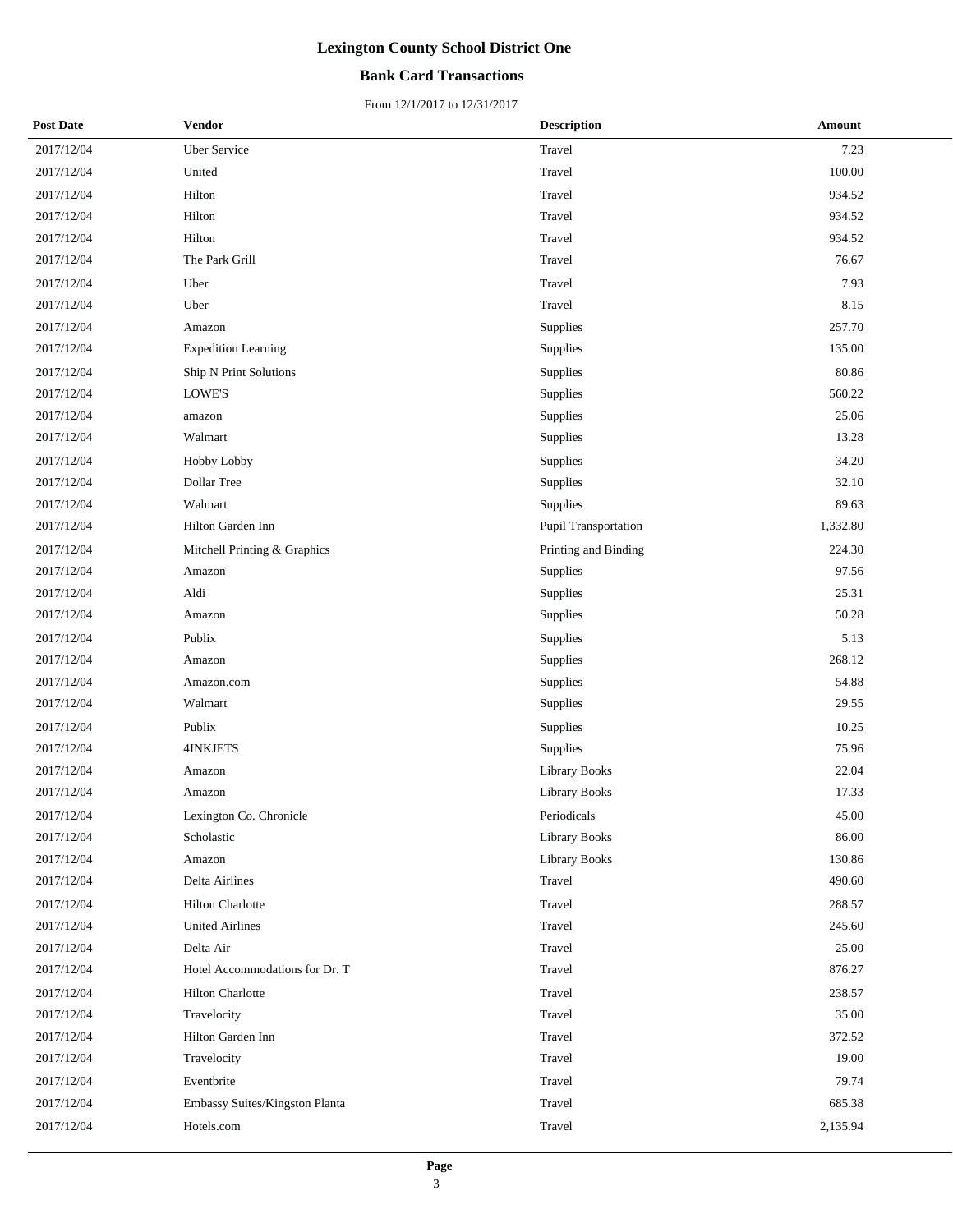## **Bank Card Transactions**

| <b>Post Date</b> | Vendor                               | <b>Description</b>              | Amount   |
|------------------|--------------------------------------|---------------------------------|----------|
| 2017/12/04       | <b>Computer Design</b>               | Printing and Binding            | 32.10    |
| 2017/12/04       | <b>Computer Design</b>               | Printing and Binding            | 21.40    |
| 2017/12/04       | <b>Computer Design Consulting</b>    | Printing and Binding            | 214.00   |
| 2017/12/04       | Amazon                               | <b>Supplies</b>                 | 406.00   |
| 2017/12/04       | Credit Voucher                       | Supplies                        | $-30.20$ |
| 2017/12/04       | Amazon                               | Supplies                        | 293.65   |
| 2017/12/04       | Walmart                              | Supplies                        | 7.42     |
| 2017/12/04       | Office depot                         | Supplies                        | 160.37   |
| 2017/12/04       | Sticker Mule                         | Supplies                        | 115.00   |
| 2017/12/04       | Lesesne Industries                   | Supplies                        | 65.27    |
| 2017/12/04       | Dollar General                       | Supplies                        | 10.70    |
| 2017/12/04       | Storey's Florist                     | Supplies                        | 71.70    |
| 2017/12/04       | Office Depot                         | Supplies                        | 16.04    |
| 2017/12/04       | Office Depot                         | Supplies                        | 128.73   |
| 2017/12/04       | Walmart                              | Supplies                        | 17.09    |
| 2017/12/04       | <b>International Literacy Assoc</b>  | Dues and Fees                   | 150.00   |
| 2017/12/04       | Learning Forward                     | Dues and Fees                   | 99.00    |
| 2017/12/04       | <b>American Educational Research</b> | Dues and Fees                   | 540.00   |
| 2017/12/04       | Food Lion                            | Other Objects                   | 22.48    |
| 2017/12/04       | Publix                               | Other Objects                   | 27.94    |
| 2017/12/04       | Costco                               | Other Objects                   | 42.81    |
| 2017/12/04       | Panera Bread                         | Other Objects                   | 338.37   |
| 2017/12/04       | Chick-Fil-A                          | Other Objects                   | 288.36   |
| 2017/12/04       | Perry's Restaurant                   | Other Objects                   | 51.87    |
| 2017/12/04       | BiLo                                 | Other Objects                   | 87.42    |
| 2017/12/04       | BiLo                                 | Other Objects                   | 24.26    |
| 2017/12/04       | Chocolate Wonderland                 | Other Objects                   | 43.56    |
| 2017/12/04       | <b>UNITED</b>                        | Travel                          | 386.10   |
| 2017/12/04       | <b>INTERNATIONAL BACCALAUREATE</b>   | <b>Travel-Teacher Staff Dev</b> | 794.00   |
| 2017/12/04       | <b>MARRIOTT</b>                      | Travel-Teacher Staff Dev        | 586.95   |
| 2017/12/04       | <b>CHEAPTICKETS</b>                  | Travel-Teacher Staff Dev        | 387.00   |
| 2017/12/04       | <b>SCASA</b>                         | Travel                          | 40.00    |
| 2017/12/04       | <b>US Post Office</b>                | Supplies                        | 6.59     |
| 2017/12/04       | <b>US Post Office</b>                | Supplies                        | 13.18    |
| 2017/12/04       | <b>PSSCA</b>                         | Dues and Fees                   | 35.00    |
| 2017/12/04       | South Carolina Athletic              | Travel                          | 450.00   |
| 2017/12/04       | Lowe's                               | Supplies-Maintenace             | 21.38    |
| 2017/12/04       | Lowes                                | Supplies-Maintenace             | 176.94   |
| 2017/12/04       | Lowes                                | Supplies-Maintenace             | 16.44    |
| 2017/12/04       | <b>TRUEVALUE</b>                     | Supplies                        | 74.87    |
| 2017/12/04       | <b>LOWES FOODS</b>                   | Supplies                        | 29.00    |
| 2017/12/04       | <b>LOWES</b>                         | Supplies                        | 270.62   |
| 2017/12/04       | <b>LOWES</b>                         | Supplies                        | 180.57   |
| 2017/12/04       | Ferguson                             | Supplies-Maintenace             | 30.35    |
| 2017/12/04       | LOWE'S                               | Supplies                        | 57.79    |
|                  |                                      |                                 |          |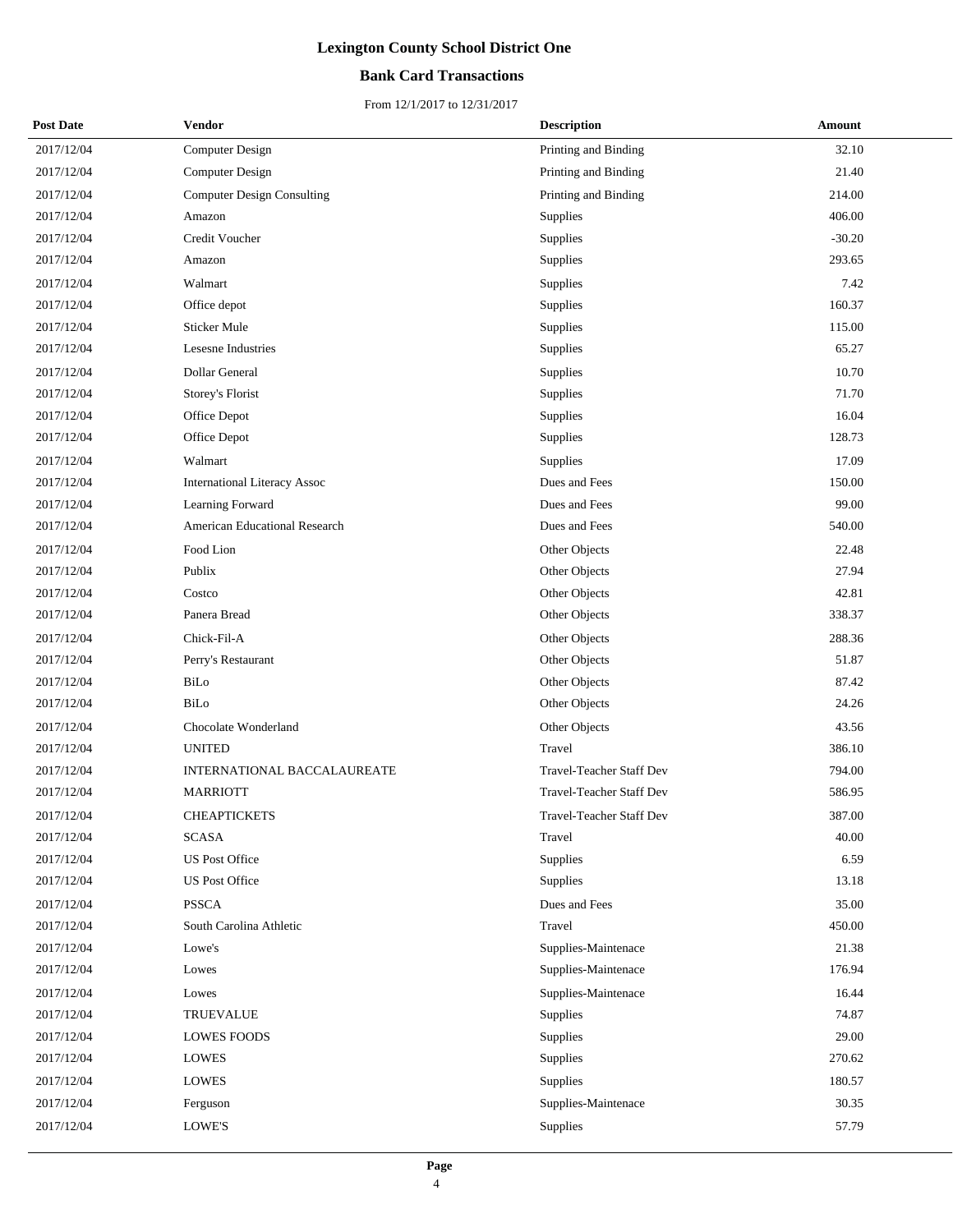## **Bank Card Transactions**

| <b>Post Date</b> | <b>Vendor</b>             | <b>Description</b>  | Amount |
|------------------|---------------------------|---------------------|--------|
| 2017/12/04       | Town & County             | Supplies            | 104.00 |
| 2017/12/04       | Ed Smith Lumber           | Supplies            | 3.20   |
| 2017/12/04       | LOWE'S                    | Supplies            | 622.95 |
| 2017/12/04       | Ed Smith Lumber           | Supplies            | 17.08  |
| 2017/12/04       | Ferguson                  | Supplies-Maintenace | 52.70  |
| 2017/12/04       | Ferguson                  | Supplies-Maintenace | 225.67 |
| 2017/12/04       | Ferguson                  | Supplies-Maintenace | 136.91 |
| 2017/12/04       | Gateway                   | Supplies-Maintenace | 143.84 |
| 2017/12/04       | Ferguson                  | Supplies-Maintenace | 136.91 |
| 2017/12/04       | Ferguson                  | Supplies-Maintenace | 273.79 |
| 2017/12/04       | Dollar General            | Supplies            | 35.42  |
| 2017/12/04       | Ferguson                  | Supplies-Maintenace | 37.99  |
| 2017/12/04       | Ferguson                  | Supplies-Maintenace | 60.38  |
| 2017/12/04       | Lowe's                    | Supplies            | 5.76   |
| 2017/12/04       | The Home Depot            | Supplies            | 57.59  |
| 2017/12/04       | Lowe's                    | Supplies            | 4.63   |
| 2017/12/04       | The Home Depot            | Supplies            | 55.21  |
| 2017/12/04       | Lowe's                    | Supplies            | 54.45  |
| 2017/12/04       | Gateway                   | Supplies-Maintenace | 27.95  |
| 2017/12/04       | Ferguson                  | Supplies-Maintenace | 138.73 |
| 2017/12/04       | Ferguson                  | Supplies-Maintenace | 72.87  |
| 2017/12/04       | Ferguson                  | Supplies-Maintenace | 24.06  |
| 2017/12/04       | Gateway                   | Supplies-Maintenace | 60.84  |
| 2017/12/04       | Ferguson                  | Supplies-Maintenace | 67.20  |
| 2017/12/04       | Lowes                     | Supplies            | 164.59 |
| 2017/12/04       | Shoppe                    | Supplies            | 61.19  |
| 2017/12/04       | WinSupply                 | Supplies-Maintenace | 42.66  |
| 2017/12/04       | Ferguson                  | Supplies-Maintenace | 61.63  |
| 2017/12/04       | Ferguson                  | Supplies-Maintenace | 98.44  |
| 2017/12/04       | Lowe's                    | Supplies            | 85.28  |
| 2017/12/04       | Gateway                   | Supplies-Maintenace | 19.92  |
| 2017/12/04       | School Nurse Supply, Inc. | Supplies            | 12.44  |
| 2017/12/04       | Lowes                     | Supplies            | 76.40  |
| 2017/12/04       | Lowes                     | Supplies            | 21.57  |
| 2017/12/04       | Walmart                   | Supplies            | 20.73  |
| 2017/12/04       | <b>Murphy Express</b>     | Supplies            | 23.34  |
| 2017/12/04       | Lowes                     | Supplies            | 10.68  |
| 2017/12/04       | Lowes                     | Supplies            | 4.15   |
| 2017/12/04       | Lowes                     | Supplies            | 6.41   |
| 2017/12/04       | Ferguson                  | Supplies-Maintenace | 23.16  |
| 2017/12/04       | Fortiline                 | Supplies-Maintenace | 118.63 |
| 2017/12/04       | <b>UPS</b> Store          | Supplies-Maintenace | 56.26  |
| 2017/12/04       | Lowes                     | Supplies-Maintenace | 37.30  |
| 2017/12/04       | Productions Unlimited     | Supplies-Maintenace | 144.45 |
| 2017/12/04       | Preferred Pump            | Supplies-Maintenace | 46.74  |
|                  |                           |                     |        |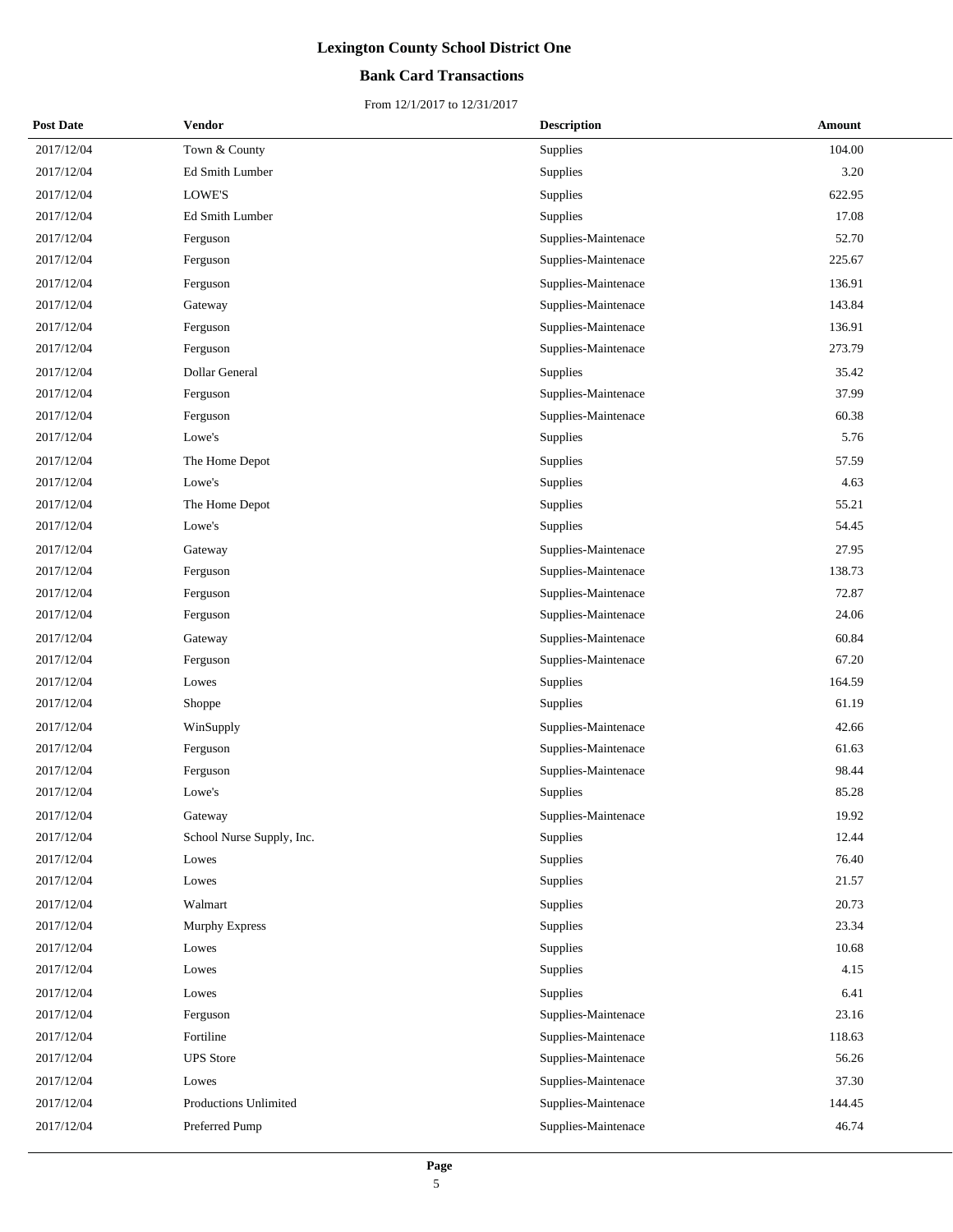## **Bank Card Transactions**

| <b>Post Date</b> | Vendor                         | <b>Description</b>        | Amount   |
|------------------|--------------------------------|---------------------------|----------|
| 2017/12/04       | WP Law                         | Supplies-Maintenace       | 15.90    |
| 2017/12/04       | Gateway                        | Supplies-Maintenace       | 40.97    |
| 2017/12/04       | Walmart                        | Supplies                  | 186.10   |
| 2017/12/04       | Walmart                        | Supplies                  | 21.26    |
| 2017/12/04       | Hobby Lobby                    | Supplies                  | 6.39     |
| 2017/12/04       | Walmart                        | Supplies                  | 10.56    |
| 2017/12/04       | PES Caf??                      | Supplies                  | 49.30    |
| 2017/12/04       | <b>Sweet Magnolias</b>         | Supplies                  | 99.67    |
| 2017/12/04       | Piggly Wiggly                  | Supplies                  | 5.97     |
| 2017/12/04       | TI Schoolwide program (purchas | Supplies                  | 25.73    |
| 2017/12/04       | Hobby Lobby                    | Supplies                  | 12.82    |
| 2017/12/04       | Hobby Lobby                    | Supplies                  | 21.38    |
| 2017/12/04       | TJ Maxx                        | Supplies                  | 26.74    |
| 2017/12/04       | Dollar Tree                    | Supplies                  | 12.84    |
| 2017/12/04       | Four Oaks Farm                 | Supplies                  | 63.04    |
| 2017/12/04       | Eventbrite                     | Travel                    | 155.00   |
| 2017/12/04       | Food Lion                      | Supplies                  | 28.60    |
| 2017/12/04       | Walmart                        | Supplies                  | 143.47   |
| 2017/12/04       | Hobby Lobby                    | Supplies                  | 19.20    |
| 2017/12/04       | Hobby Lobby                    | Supplies                  | 40.55    |
| 2017/12/04       | Publix                         | Supplies                  | 12.84    |
| 2017/12/04       | Publix                         | Supplies                  | 32.09    |
| 2017/12/04       | Zebra Cleaners                 | Supplies                  | 84.24    |
| 2017/12/04       | Hobby Lobby                    | Supplies                  | 18.95    |
| 2017/12/04       | Dollar Tree                    | Supplies                  | 9.63     |
| 2017/12/04       | Dollar General                 | Supplies                  | 23.54    |
| 2017/12/04       | <b>BUCKS Pizza</b>             | Other Objects             | 324.95   |
| 2017/12/04       | Newbridge                      | Supplies                  | 48.20    |
| 2017/12/04       | Pearson VUE-Testing            | Other Prof & Tech Service | 808.00   |
| 2017/12/04       | <b>Comfort Consults LLC</b>    | Dues and Fees             | 165.00   |
| 2017/12/04       | Amazon                         | Supplies                  | 24.08    |
| 2017/12/04       | Kmart                          | Supplies                  | 35.27    |
| 2017/12/04       | Mosaically                     | Supplies                  | 39.00    |
| 2017/12/04       | Walgreens                      | Supplies                  | 18.46    |
| 2017/12/04       | Hotel Beacon                   | Travel                    | 1,730.05 |
| 2017/12/04       | Sheraton                       | Travel                    | 13.08    |
| 2017/12/04       | Sheraton                       | Travel                    | 323.55   |
| 2017/12/04       | Amazon                         | Supplies                  | 28.26    |
| 2017/12/04       | The Home Depot                 | Supplies                  | 153.97   |
| 2017/12/04       | Sysco                          | Supplies                  | 499.96   |
| 2017/12/04       | True Value                     | Supplies                  | 14.95    |
| 2017/12/04       | United Refrigeration           | Supplies                  | 128.53   |
| 2017/12/04       | Johnston Supply                | Supplies                  | 53.37    |
| 2017/12/04       | Whaley Parts and Supply        | Supplies                  | 74.40    |
| 2017/12/04       | Publix                         | Food                      | 11.73    |
|                  |                                |                           |          |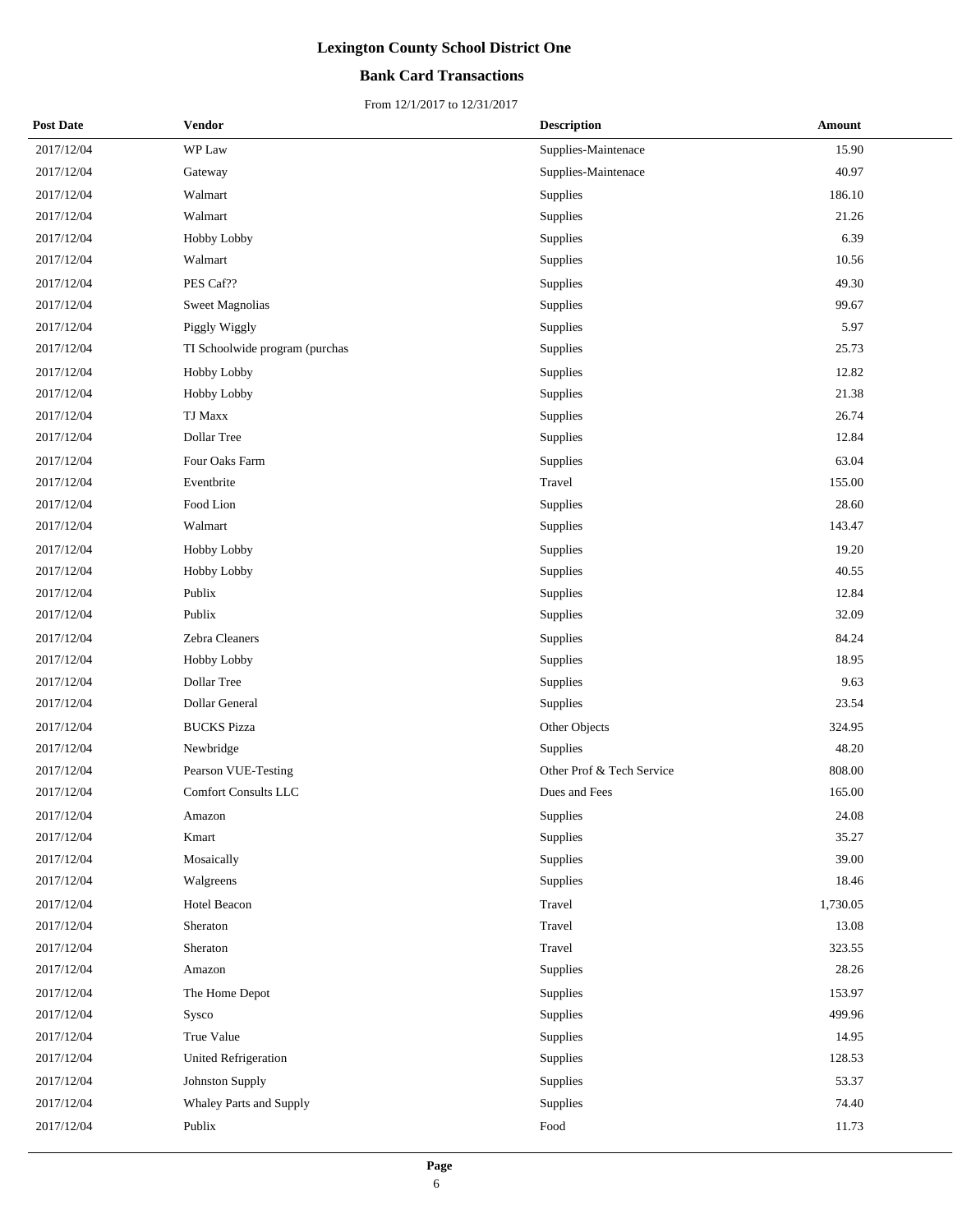## **Bank Card Transactions**

| <b>Post Date</b> | <b>Vendor</b>               | <b>Description</b> | Amount    |
|------------------|-----------------------------|--------------------|-----------|
| 2017/12/04       | Johnstone Supply            | Supplies           | 149.04    |
| 2017/12/04       | <b>United Refrigeration</b> | Supplies           | 314.12    |
| 2017/12/04       | Lowe's                      | Supplies           | 39.10     |
| 2017/12/04       | Publix                      | Food               | 11.72     |
| 2017/12/04       | <b>BI-LO</b>                | Food               | 41.14     |
| 2017/12/04       | Johnstone Supply            | Supplies           | 142.88    |
| 2017/12/04       | Johnstone Supply            | Supplies           | 497.98    |
| 2017/12/04       | Amazon                      | Food               | 79.96     |
| 2017/12/04       | Whaley Parts and Supply     | Supplies           | 31.21     |
| 2017/12/04       | Home Depot                  | Supplies           | 11.24     |
| 2017/12/04       | Ed Smith Lumber             | Supplies           | 14.92     |
| 2017/12/04       | <b>United Refrigeration</b> | Supplies           | 156.51    |
| 2017/12/04       | Lowe's                      | Supplies           | 55.55     |
| 2017/12/04       | United Refrigeration        | Supplies           | 116.38    |
| 2017/12/04       | Lowe's                      | Supplies           | 582.85    |
| 2017/12/04       | Lowe's                      | Supplies           | $-230.18$ |
| 2017/12/04       | Ed Smith Lumber             | Supplies           | 11.76     |
| 2017/12/04       | <b>United Refrigeration</b> | Supplies           | 470.12    |
| 2017/12/04       | Tribles                     | Supplies           | 42.68     |
| 2017/12/04       | <b>CES</b>                  | Supplies           | 10.45     |
| 2017/12/04       | <b>CES</b>                  | Supplies           | 93.99     |
| 2017/12/04       | <b>Staples</b>              | Supplies           | 64.19     |
| 2017/12/04       | Walgreens                   | Supplies           | 8.86      |
| 2017/12/04       | Lowes                       | Supplies           | 25.12     |
| 2017/12/04       | United Refrigeration        | Supplies           | 193.41    |
| 2017/12/04       | Lowes                       | Supplies           | 25.13     |
| 2017/12/04       | True Value                  | Supplies           | 6.41      |
| 2017/12/04       | <b>United Refrigeration</b> | Supplies           | 193.41    |
| 2017/12/04       | City Electric Repair        | Supplies           | 170.47    |
| 2017/12/04       | Lowe's                      | Supplies           | 43.84     |
| 2017/12/04       | Walgreens                   | Food               | 195.32    |
| 2017/12/04       | Lowes                       | Pupil Activity     | 26.43     |
| 2017/12/04       | <b>JW</b> Pepper            | Pupil Activity     | 56.99     |
| 2017/12/04       | JW Pepper                   | Pupil Activity     | 80.99     |
| 2017/12/04       | <b>NAFME</b>                | Pupil Activity     | 20.00     |
| 2017/12/04       | Alfred Video on Demand      | Pupil Activity     | 49.95     |
| 2017/12/04       | Spirit Halloween            | Pupil Activity     | 62.00     |
| 2017/12/04       | Spirit Halloween            | Pupil Activity     | 61.96     |
| 2017/12/04       | Walmart                     | Pupil Activity     | 88.73     |
| 2017/12/04       | Amazon                      | Pupil Activity     | 37.47     |
| 2017/12/04       | Amazon                      | Pupil Activity     | 40.36     |
| 2017/12/04       | Amazon                      | Pupil Activity     | 31.56     |
| 2017/12/04       | Amazon                      | Pupil Activity     | 11.80     |
| 2017/12/04       | Amazon                      | Pupil Activity     | 7.47      |
| 2017/12/04       | Amazon                      | Pupil Activity     | 16.90     |
|                  |                             |                    |           |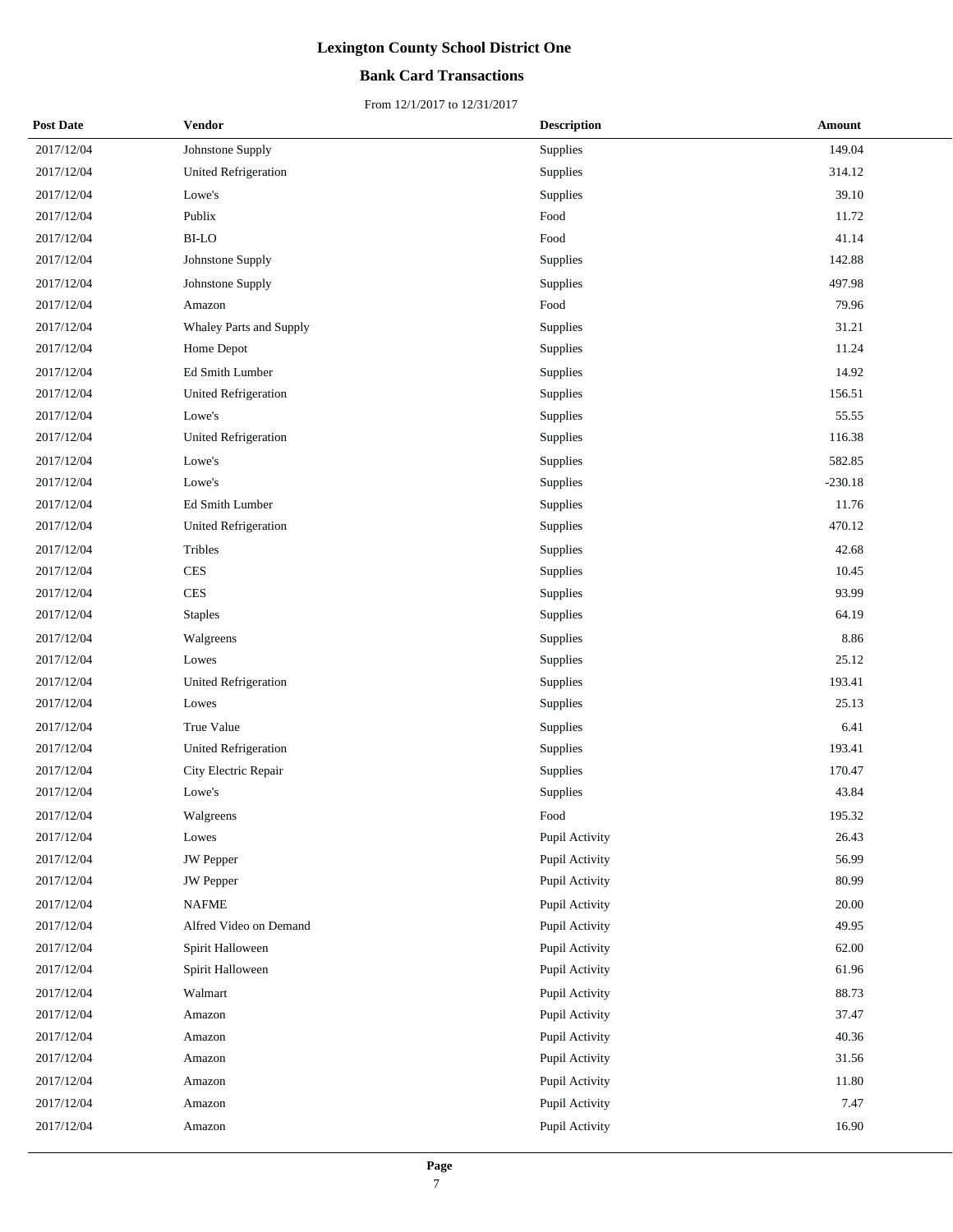## **Bank Card Transactions**

| <b>Post Date</b> | <b>Vendor</b>             | <b>Description</b>             | Amount |
|------------------|---------------------------|--------------------------------|--------|
| 2017/12/04       | Amazon                    | Pupil Activity                 | 50.84  |
| 2017/12/04       | Amazon.com                | Pupil Activity                 | 66.57  |
| 2017/12/04       | Amazon                    | Pupil Activity                 | 43.74  |
| 2017/12/04       | <b>WALMART</b>            | Pupil Activity                 | 82.53  |
| 2017/12/04       | <b>WALMART</b>            | Pupil Activity                 | 154.95 |
| 2017/12/04       | WALMART                   | Pupil Activity                 | 68.36  |
| 2017/12/04       | <b>BILO</b>               | Pupil Activity                 | 112.10 |
| 2017/12/04       | <b>BILO</b>               | Pupil Activity                 | 3.99   |
| 2017/12/04       | WALMART                   | Pupil Activity                 | 10.40  |
| 2017/12/04       | Musician Supply           | Pupil Activity                 | 15.41  |
| 2017/12/04       | The UPS Store             | Pupil Activity                 | 34.65  |
| 2017/12/04       | Amazon                    | Pupil Activity                 | 34.75  |
| 2017/12/04       | Lowes                     | Pupil Activity                 | 14.92  |
| 2017/12/04       | Amazon                    | Pupil Activity                 | 34.75  |
| 2017/12/04       | Amazon                    | Pupil Activity                 | 151.96 |
| 2017/12/04       | Amazon                    | Pupil Activity                 | 69.50  |
| 2017/12/04       | Scholastic                | Pupil Activity                 | 726.00 |
| 2017/12/04       | Walmart                   | Pupil Activity                 | 52.29  |
| 2017/12/04       | Columbia Flag and Banner  | Pupil Activity                 | 257.60 |
| 2017/12/04       | Amazon                    | Pupil Activity                 | 77.20  |
| 2017/12/04       | Dollar General            | Pupil Activity                 | 10.70  |
| 2017/12/04       | Walmart                   | Pupil Activity                 | 72.51  |
| 2017/12/04       | Kmart                     | Pupil Activity                 | 61.75  |
| 2017/12/04       | Walmart                   | Pupil Activity                 | 31.74  |
| 2017/12/04       | Office Depot/Office Max   | Pupil Activity                 | 21.90  |
| 2017/12/04       | Amazon.com                | Pupil Activity                 | 49.54  |
| 2017/12/04       | <b>Dollar Tree Stores</b> | Pupil Activity                 | 25.61  |
| 2017/12/04       | Heinemann                 | Pupil Activity                 | 137.71 |
| 2017/12/04       | Amazon.com                | Pupil Activity                 | 459.67 |
| 2017/12/04       | Publix                    | Pupil Activity                 | 68.14  |
| 2017/12/04       | BI-LO                     | Pupil Activity                 | 89.62  |
| 2017/12/04       | Amazon                    | Pupil Activity                 | 614.40 |
| 2017/12/04       | PES Caf??                 | Pupil Act-Fee/Collection Refnd | 17.00  |
| 2017/12/04       | Home Depot                | Pupil Activity                 | 25.59  |
| 2017/12/04       | Walmart                   | Pupil Activity                 | 25.94  |
| 2017/12/04       | Lowe's                    | Pupil Activity                 | 83.26  |
| 2017/12/04       | Walmart                   | Pupil Activity                 | 21.06  |
| 2017/12/04       | Amazon                    | Pupil Activity                 | 23.98  |
| 2017/12/04       | Pinestraw Place Landscape | Pupil Activity                 | 346.70 |
| 2017/12/04       | Pinestraw Place           | Pupil Activity                 | 346.70 |
| 2017/12/04       | Office Depot              | Pupil Activity                 | 61.27  |
| 2017/12/04       | Todd and Moore            | Pupil Activity                 | 42.77  |
| 2017/12/04       | Trophy and Awards         | Pupil Activity                 | 307.63 |
| 2017/12/04       | Signarama                 | Pupil Activity                 | 330.65 |
| 2017/12/04       | Sams Club                 | Pupil Activity                 | 45.00  |
|                  |                           |                                |        |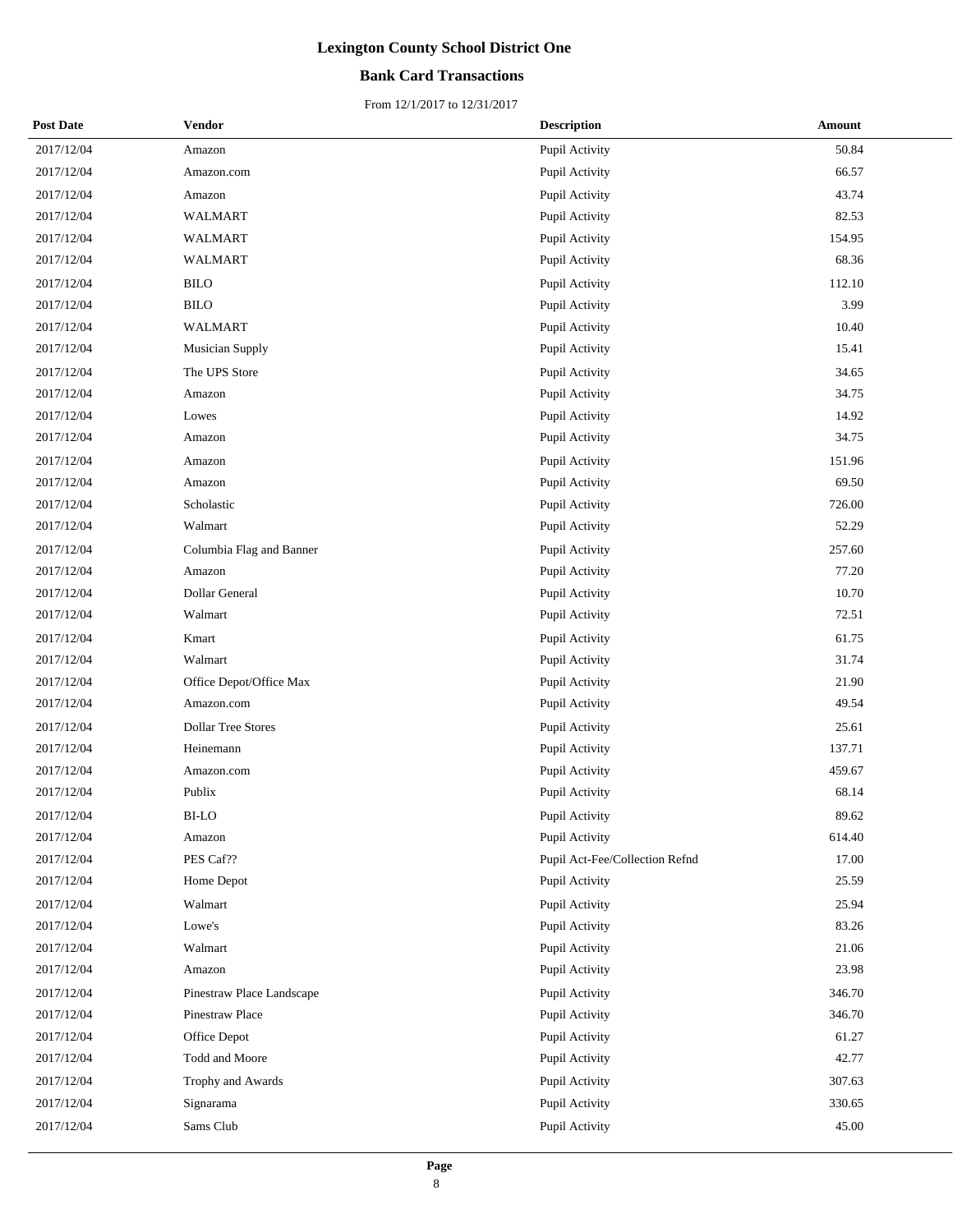## **Bank Card Transactions**

| <b>Post Date</b> | Vendor                    | <b>Description</b>        | Amount    |
|------------------|---------------------------|---------------------------|-----------|
| 2017/12/04       | trophy and award center   | Pupil Activity            | 247.17    |
| 2017/12/04       | amazon                    | Pupil Activity            | 71.86     |
| 2017/12/04       | Sherwin-Williams          | Pupil Activity            | 350.08    |
| 2017/12/04       | amazon                    | Pupil Activity            | 49.95     |
| 2017/12/04       | displays to go            | Pupil Activity            | 243.78    |
| 2017/12/04       | walmart                   | Pupil Activity            | 186.74    |
| 2017/12/04       | whites florest            | Pupil Activity            | 45.48     |
| 2017/12/04       | Trophy & Awards Center    | Pupil Activity            | 387.88    |
| 2017/12/04       | Jostens Rhodes            | Pupil Activity            | 309.23    |
| 2017/12/04       | Office Depot              | Pupil Activity            | 17.11     |
| 2017/12/04       | Grouchos                  | Pupil Activity            | 107.49    |
| 2017/12/04       | Publix                    | Pupil Activity            | 23.96     |
| 2017/12/04       | Goin Postal Lexington     | Pupil Activity            | 89.89     |
| 2017/12/04       | Porta Phone               | Pupil Activity            | 115.70    |
| 2017/12/04       | Trophy & Awards Center    | Pupil Activity            | 361.13    |
| 2017/12/04       | Walmart                   | Pupil Activity            | 469.07    |
| 2017/12/04       | Lowes                     | Pupil Activity            | 30.77     |
| 2017/12/04       | Trophy & Awards Center    | Pupil Activity            | 161.57    |
| 2017/12/04       | Target                    | Pupil Activity            | 23.08     |
| 2017/12/04       | Wrist Co                  | Pupil Activity            | 37.16     |
| 2017/12/04       | MF Athletic               | Pupil Activity            | 78.65     |
| 2017/12/04       | Lowe's Foods              | Pupil Activity            | 45.86     |
| 2017/12/04       | Sports facilities group   | Pupil Activity            | $-82.50$  |
| 2017/12/04       | Office Depot              | Pupil Activity            | 36.36     |
| 2017/12/04       | Chick Fila                | Pupil Activity            | 659.23    |
| 2017/12/04       | BiLo                      | Pupil Activity            | 20.00     |
| 2017/12/04       | Pizza Inn                 | Pupil Activity            | 722.25    |
| 2017/12/04       | Fatz                      | Pupil Activity            | 165.00    |
| 2017/12/04       | Murphy Express #8684      | Pupil Activity            | 66.00     |
| 2017/12/04       | Trophy and Awards         | Pupil Activity            | 26.75     |
| 2017/12/04       | Olive Garden              | Pupil Activity            | 338.76    |
| 2017/12/04       | Floor Pro                 | Pupil Activity            | 185.00    |
| 2017/12/04       | Country Club of Lexington | Pupil Activity            | 360.00    |
| 2017/12/04       | amazon                    | Supplies                  | 68.95     |
| 2017/12/04       | Amazon                    | Supplies                  | 102.72    |
| 2017/12/04       | apple store               | Supplies                  | 556.18    |
| 2017/12/04       | amazon                    | Supplies                  | 111.96    |
| 2017/12/05       | Walgreen's                | Supplies                  | 4.24      |
| 2017/12/05       | <b>USPS</b>               | Supplies                  | 10.65     |
| 2017/12/05       | Amazon.com                | Supplies                  | 146.84    |
| 2017/12/05       | Amazon.com                | Supplies                  | 33.79     |
| 2017/12/05       | <b>AMAZON</b>             | Supplies                  | 9.60      |
| 2017/12/05       | Amazon.com                | Supplies                  | 44.90     |
| 2017/12/05       | Wix.com                   | Software Renewal/Agreemen | 299.00    |
| 2017/12/05       | Credit Voucher            | Travel                    | $-136.66$ |
|                  |                           |                           |           |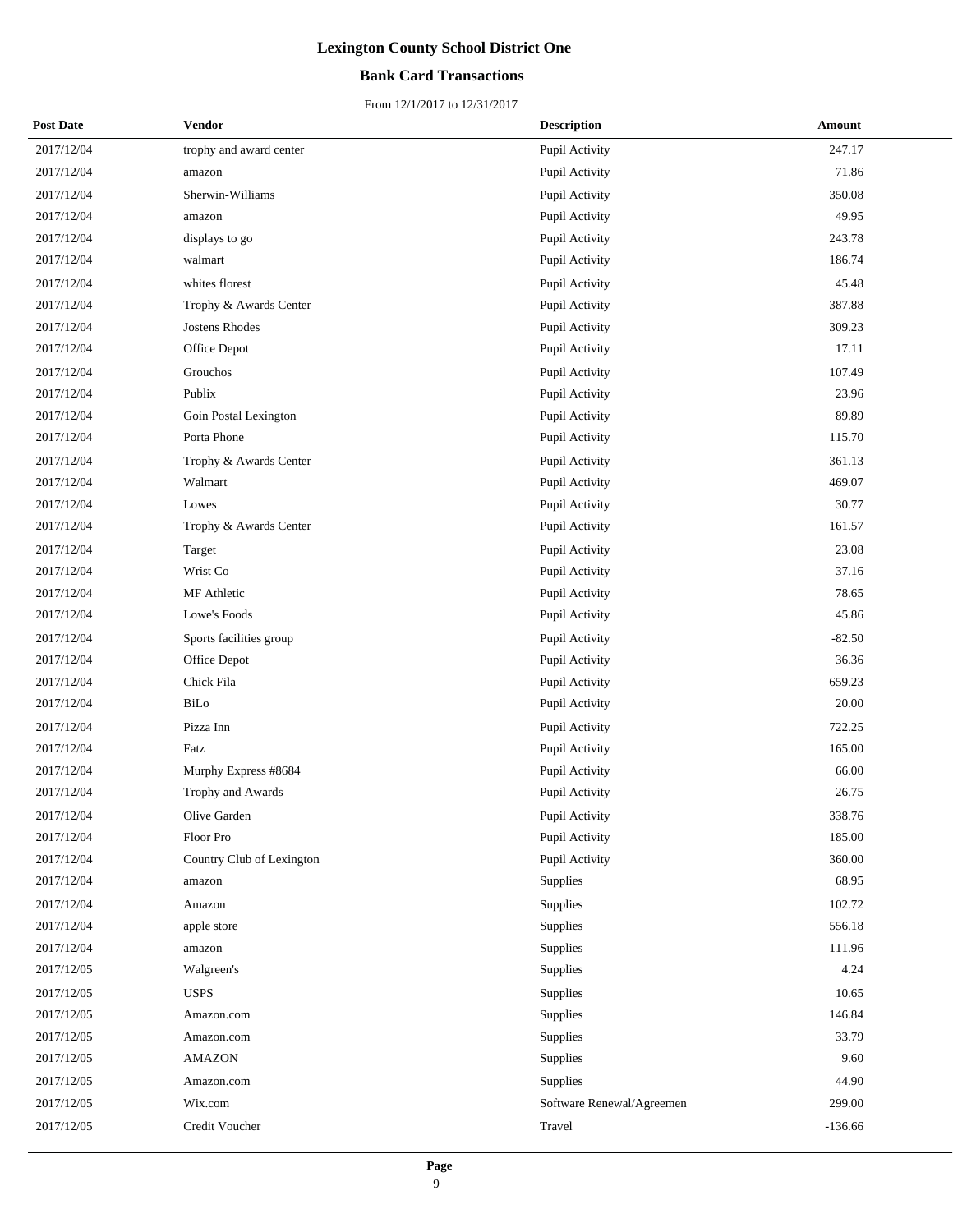## **Bank Card Transactions**

| <b>Post Date</b> | Vendor                         | <b>Description</b>   | Amount    |
|------------------|--------------------------------|----------------------|-----------|
| 2017/12/05       | <b>Embassy Suites</b>          | Travel               | 33.60     |
| 2017/12/05       | Marriott San Fran Marqu        | Travel               | 751.82    |
| 2017/12/05       | <b>Lexington Printing</b>      | Printing and Binding | 63.13     |
| 2017/12/05       | <b>Lexington Printing</b>      | Printing and Binding | 318.86    |
| 2017/12/05       | Credit Voucher                 | Printing and Binding | $-275.48$ |
| 2017/12/05       | Dollar General                 | Other Objects        | 38.65     |
| 2017/12/05       | Payless Car Rental             | Travel               | 23.97     |
| 2017/12/05       | Michaels                       | Supplies             | 21.03     |
| 2017/12/05       | Dollar General                 | Supplies             | 4.28      |
| 2017/12/05       | LOWE'S                         | Supplies             | 9.22      |
| 2017/12/05       | LOWE'S                         | Supplies             | $-9.92$   |
| 2017/12/05       | HOME DEPOT                     | Supplies             | 37.42     |
| 2017/12/05       | LOWE'S                         | Supplies             | 9.91      |
| 2017/12/05       | <b>LOWE'S</b>                  | Supplies             | $-34.80$  |
| 2017/12/05       | Lowes                          | Supplies             | 217.98    |
| 2017/12/05       | Pitt Stop                      | Supplies             | 43.80     |
| 2017/12/05       | Pitt Stop                      | Supplies             | 50.00     |
| 2017/12/05       | J.W.Pepper                     | Pupil Activity       | 13.79     |
| 2017/12/05       | Indigo Instruments             | Pupil Activity       | 135.99    |
| 2017/12/05       | Popplers                       | Pupil Activity       | 133.94    |
| 2017/12/05       | Amazon                         | Pupil Activity       | 79.85     |
| 2017/12/05       | Amazon                         | Pupil Activity       | 53.93     |
| 2017/12/05       | Popplers Music                 | Pupil Activity       | 27.94     |
| 2017/12/05       | Dollar General                 | Pupil Activity       | 7.20      |
| 2017/12/05       | Cable Connections              | Pupil Activity       | 14.43     |
| 2017/12/05       | <b>Best Buy</b>                | Pupil Activity       | 27.80     |
| 2017/12/05       | <b>Best Buy</b>                | Pupil Activity       | $-13.90$  |
| 2017/12/05       | Parkers of Lexington           | Pupil Activity       | 615.25    |
| 2017/12/05       | Hobby Lobby                    | Pupil Activity       | 25.44     |
| 2017/12/06       | ITEM, INC.                     | Supplies             | 49.25     |
| 2017/12/06       | <b>RADIO SHACK</b>             | Supplies             | 117.68    |
| 2017/12/06       | AMAZON.COM                     | Supplies             | 64.19     |
| 2017/12/06       | HYATT HOTELS                   | Travel               | 795.90    |
| 2017/12/07       | Amazon.Com                     | Supplies             | 35.88     |
| 2017/12/07       | Amazon.Com                     | Supplies             | 144.00    |
| 2017/12/07       | Amazon.Com                     | Supplies             | 189.98    |
| 2017/12/07       | Office Depot                   | Supplies             | 32.72     |
| 2017/12/07       | Amazon.com                     | Supplies             | 63.81     |
| 2017/12/07       | Derricks Service Center        | Supplies             | 48.48     |
| 2017/12/07       | Ed Smith Lumber                | Supplies             | 17.46     |
| 2017/12/07       | Gilbert Post Office            | Supplies             | 167.40    |
| 2017/12/07       | Teachers College Web           | Travel               | 650.00    |
| 2017/12/07       | Delta Air                      | Travel               | 286.90    |
| 2017/12/18       | MARINA INN GRANDE DUNES MYRTLE | Travel               | 291.54    |
| 2017/12/18       | HILTON HOTELS MYRTLE 843-44950 | Travel               | 118.72    |
|                  |                                |                      |           |